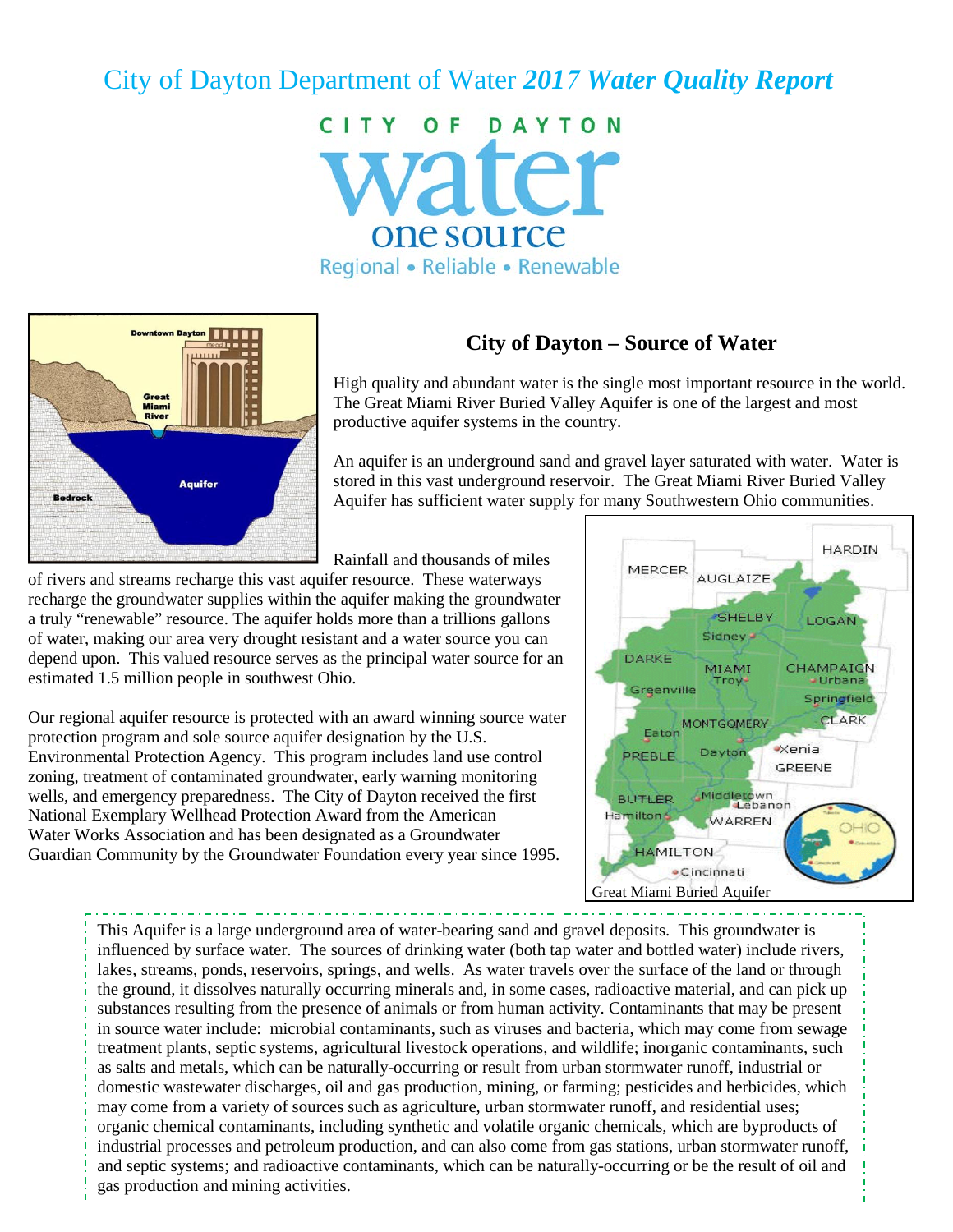

The City of Dayton Water Department treats and pumps drinking water to over 400,000 people in Montgomery County and part of Greene County. Water is supplied to water treatment plants by the Miami and the Mad River Well Fields. Wells pump groundwater from the Great Miami River Buried Valley Aquifer. Dayton uses recharge lagoons to help maintain the water table and allow large wells to efficiently pump water to the water plants. Dayton has approximately 110 production wells. Each of these large wells can pump from one to four million gallons per day.

## **Water Treatment Process**

Dayton's water treatment plants use conventional lime (calcium oxide) softening processes. After softening, the pH of the water is adjusted using carbon dioxide. The water is fluoridated and then later disinfected using with chlorine. Rapid sand filtration is the final step in the water treatment process. Dayton's Ottawa Water Plant and Miami Water Plant have rated treatment capacities of 96 million gallons of water per day (for each plant). In 2016, Dayton treated and pumped approximately to 23.9 billion gallons of water.



Drinking water, including bottled water, may reasonably be expected to contain at least small amounts of some contaminants. The presence of contaminants does not necessarily indicate that water poses a health risk. In order to ensure that tap water is safe to drink, USEPA prescribes regulations which limit the amount of certain contaminants in water provided by public water systems. Food and Drug Administration regulations establish limits for contaminants in bottled water which shall provide the same protection for public health. More information about contaminants and potential health effects can be obtained by calling the Environmental Protection Agency's Safe Drinking Water Hotline (800-426-4791).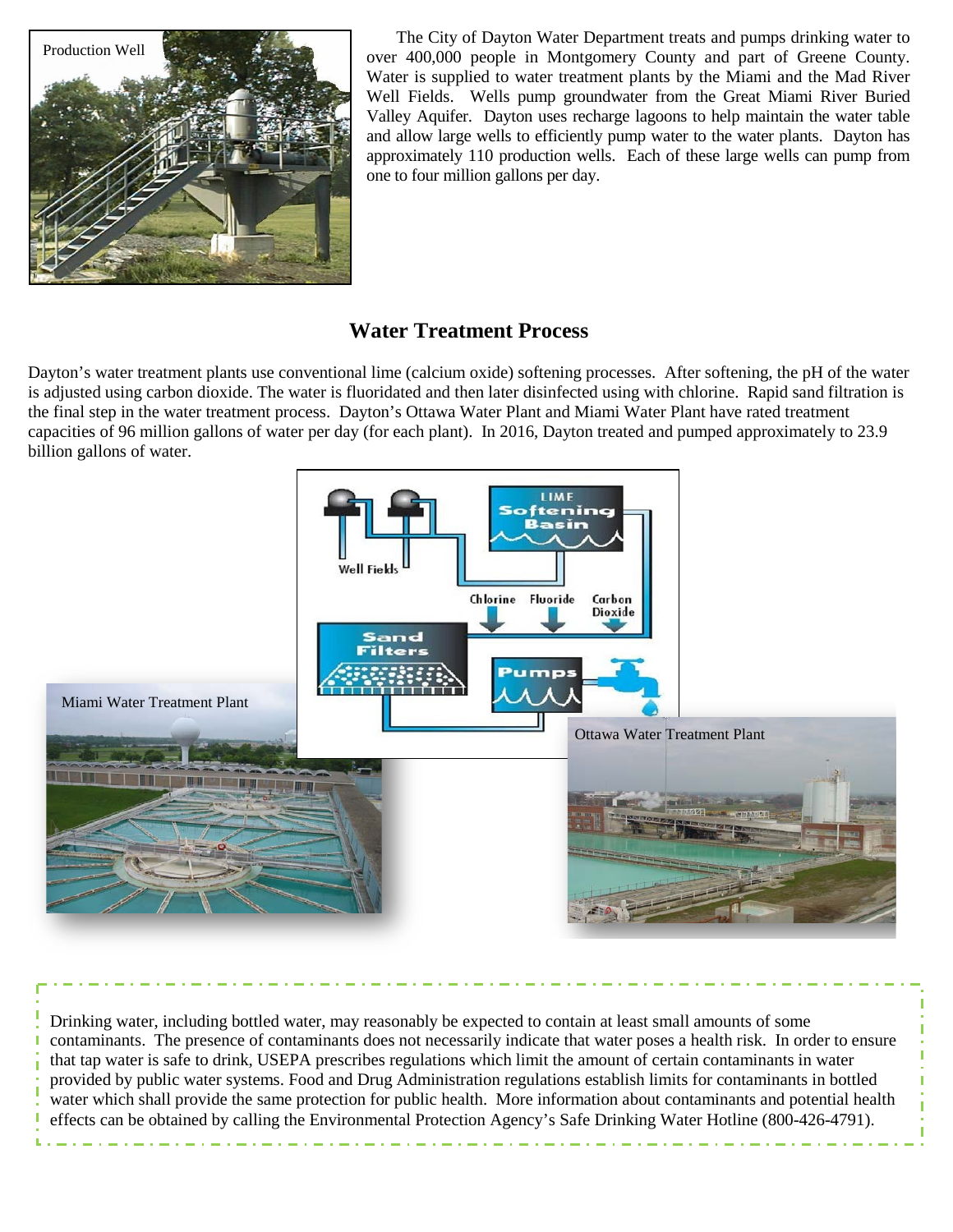# City of Dayton Department of Water **2017 Water Quality Report**

*We are proud to report that the City of Dayton complied with all MCL\* standards for drinking water during* **2016.** 

| The following results summarize thousands of tests performed in 2016                                                                                                                                                                                 |                 |                                   |                      |                                                            |                   |                           |  |  |  |
|------------------------------------------------------------------------------------------------------------------------------------------------------------------------------------------------------------------------------------------------------|-----------------|-----------------------------------|----------------------|------------------------------------------------------------|-------------------|---------------------------|--|--|--|
| <b>Regulated</b>                                                                                                                                                                                                                                     | <b>Highest</b>  | <b>Ideal</b>                      | <b>Highest</b>       | <b>Range of</b>                                            | <b>Violations</b> | <b>Sources of</b>         |  |  |  |
| <b>Substance</b>                                                                                                                                                                                                                                     | <b>Level</b>    | <b>Goals</b>                      | <b>Level</b>         | <b>Detection</b>                                           |                   | <b>Contaminants</b>       |  |  |  |
|                                                                                                                                                                                                                                                      | <b>Allowed</b>  | $\overline{(MCLG)}$               | <b>Detected</b>      |                                                            |                   |                           |  |  |  |
|                                                                                                                                                                                                                                                      | (MCL)           |                                   |                      |                                                            |                   |                           |  |  |  |
|                                                                                                                                                                                                                                                      |                 |                                   |                      |                                                            |                   |                           |  |  |  |
| <b>Regulated at the Treatment Plant</b>                                                                                                                                                                                                              |                 |                                   |                      |                                                            |                   |                           |  |  |  |
| Fluoride (ppm)                                                                                                                                                                                                                                       | $\overline{4}$  | $\overline{4}$                    | 1.06                 | $0.64 - 1.06$                                              | N <sub>o</sub>    | <b>Natural</b>            |  |  |  |
|                                                                                                                                                                                                                                                      |                 |                                   |                      |                                                            |                   | geology/supplement        |  |  |  |
| Nitrate (ppm)                                                                                                                                                                                                                                        | 10              | 10                                | 1.61                 | $0.11 - 1.61$                                              | <b>No</b>         | Fertilizer runoff/natural |  |  |  |
|                                                                                                                                                                                                                                                      |                 |                                   |                      |                                                            |                   | geology                   |  |  |  |
| Turbidity (NTU)                                                                                                                                                                                                                                      | $TT = 1$        | N/A                               | 0.73                 | $0.02 - 0.43$                                              | <b>No</b>         | Lime softening            |  |  |  |
|                                                                                                                                                                                                                                                      |                 | TT: $\geq$ 95% must be $\leq$ 0.3 | $100\%$ <sup>1</sup> |                                                            |                   | residuals                 |  |  |  |
| Cis-1,2-Dichloroethylene                                                                                                                                                                                                                             | 70              | 70                                | 0.67                 | ND-0.67                                                    | <b>No</b>         | Discharge from            |  |  |  |
| (ppb)                                                                                                                                                                                                                                                |                 |                                   |                      |                                                            |                   | factories                 |  |  |  |
| <b>Total Organic Carbon</b>                                                                                                                                                                                                                          | <b>TT</b>       | N/A                               | $0.93^{2}$           | $0.36 - 0.93$                                              | <b>No</b>         | Naturally in the          |  |  |  |
| (TOC)                                                                                                                                                                                                                                                |                 |                                   |                      |                                                            |                   | environment               |  |  |  |
| (ppm)                                                                                                                                                                                                                                                |                 |                                   |                      |                                                            |                   |                           |  |  |  |
| <b>Regulated at the Customer's Tap</b>                                                                                                                                                                                                               |                 |                                   |                      |                                                            |                   |                           |  |  |  |
| Lead (ppb)                                                                                                                                                                                                                                           | $AL = 15$       | $\Omega$                          | 4.1                  | No samples >AL                                             | <b>No</b>         | Corrosion of household    |  |  |  |
|                                                                                                                                                                                                                                                      |                 |                                   |                      | $ND - 12.2$                                                |                   | plumbing materials        |  |  |  |
| Copper (ppm)                                                                                                                                                                                                                                         | $AL = 1.3$      | 1.3                               | 0.042                | No Samples >AL                                             | <b>No</b>         | Corrosion of household    |  |  |  |
|                                                                                                                                                                                                                                                      |                 |                                   |                      | $ND -0.108$                                                |                   | plumbing materials        |  |  |  |
| 90% of samples were less than 4.1 ppb for lead and less than 0.042 ppm for copper. Lead and copper were not detected in most of                                                                                                                      |                 |                                   |                      |                                                            |                   |                           |  |  |  |
| the water samples. Results from samples collected in 2016.                                                                                                                                                                                           |                 |                                   |                      |                                                            |                   |                           |  |  |  |
|                                                                                                                                                                                                                                                      |                 |                                   |                      |                                                            |                   |                           |  |  |  |
| <b>Trihalomethanes (THMs)</b>                                                                                                                                                                                                                        | 80 <sup>3</sup> | $\Omega$                          | $27.65^3$            | <b>Regulated in the Distribution System</b><br>16.76-46.88 | <b>No</b>         | By-product of             |  |  |  |
|                                                                                                                                                                                                                                                      |                 |                                   |                      |                                                            |                   | chlorination              |  |  |  |
| (ppb)<br>Haloacetic Acids (HAAs)                                                                                                                                                                                                                     | 60 <sup>3</sup> | N/A                               | $5.92^3$             | $4.4 - 8.61$                                               | <b>No</b>         | By-product of             |  |  |  |
|                                                                                                                                                                                                                                                      |                 |                                   |                      |                                                            |                   | chlorination              |  |  |  |
| (ppb)<br>Chlorine (ppm)                                                                                                                                                                                                                              | $MRDL = 4$      | MRDLG=4                           | 1.11 <sup>3</sup>    | $0.26 - 1.72$                                              | <b>No</b>         | Water additive to         |  |  |  |
|                                                                                                                                                                                                                                                      |                 |                                   |                      |                                                            |                   | control microbes          |  |  |  |
| <b>Coliform Bacteria</b>                                                                                                                                                                                                                             | 5%              | $\mathbf{0}$                      | $4.8\%$ <sup>5</sup> |                                                            | <b>No</b>         | Naturally present in the  |  |  |  |
| (% positive/month)                                                                                                                                                                                                                                   |                 |                                   |                      |                                                            |                   | environment               |  |  |  |
|                                                                                                                                                                                                                                                      |                 |                                   |                      |                                                            |                   |                           |  |  |  |
| Unregulated Compounds – concentration in ppb $\&$ ppm (average and range are shown for water plant effluent samples)                                                                                                                                 |                 |                                   |                      |                                                            |                   |                           |  |  |  |
| Bromodichloromethane                                                                                                                                                                                                                                 | N/A             | N/A                               | 1.45                 | 1.06-1.99                                                  | N/A               | (concentration in ppb)    |  |  |  |
| <b>Bromoform</b>                                                                                                                                                                                                                                     | N/A             | N/A                               | ND                   | $ND-0.73$                                                  | N/A               |                           |  |  |  |
| Chloroform                                                                                                                                                                                                                                           | N/A             | N/A                               | 1.01                 | $0.57 - 1.73$                                              | N/A               | By-products of drinking   |  |  |  |
| Dibromochloromethane                                                                                                                                                                                                                                 | N/A             | N/A                               | 1.65                 | $0.90 - 2.41$                                              | N/A               | water chlorination        |  |  |  |
| cis-1,2 dichloroethene                                                                                                                                                                                                                               | N/A             | N/A                               | ND                   | ND-0.673                                                   | N/A               |                           |  |  |  |
| Dayton complied with requirements for every month in 2016. Turbidity is used to measure the performance of sand filters.<br>1                                                                                                                        |                 |                                   |                      |                                                            |                   |                           |  |  |  |
| Dayton complied with alternate compliance criteria for TOC regulations under the D/DBP Rule. The level reported is "average".<br>$\boldsymbol{2}$                                                                                                    |                 |                                   |                      |                                                            |                   |                           |  |  |  |
| Highest running annual average.<br>3                                                                                                                                                                                                                 |                 |                                   |                      |                                                            |                   |                           |  |  |  |
| Highest running quarterly average<br>4                                                                                                                                                                                                               |                 |                                   |                      |                                                            |                   |                           |  |  |  |
| In 2016 ten distribution samples were positive for coliform bacteria. There were 1,540 samples analyzed.<br>5<br>$*MCL = Maximum Contaminant Level - The highest level of a contaminant that is allowed in drinking water. MCLs are set as close to$ |                 |                                   |                      |                                                            |                   |                           |  |  |  |
|                                                                                                                                                                                                                                                      |                 |                                   |                      |                                                            |                   |                           |  |  |  |
| the MCLGs as feasible using the best available treatment technology.                                                                                                                                                                                 |                 |                                   |                      |                                                            |                   |                           |  |  |  |
| MCLG = Maximum Contaminant Level Goal – The level of a contaminant in drinking water below which there is no known or expected                                                                                                                       |                 |                                   |                      |                                                            |                   |                           |  |  |  |

risk to health. MCLGs allow for a margin of safety. **NTU** = Nephelometric Turbidity Units (measure of "cloudiness") **MRDL =** Maximum Residual Disinfectant Level – The highest level of a disinfectant allowed in drinking water. There is convincing evidence that addition of a disinfectant is necessary for control of microbial contaminants.

**MRDLG =** Maximum Residual Disinfectant Level Goal. The level of drinking water disinfectant below which there is no known or expected risk to health. MRDLGs do not reflect the benefits of the use of disinfectants to control microbial contaminants.

**TT =** Treatment Technique – A required process intended to reduce the level of a contaminant in drinking water.

|                                                             | $AL = Action Level - The concentration of a contaminant which, if exceeded, triggers treatment or other requirements for a water system.$ |                                                     |                    |                        |
|-------------------------------------------------------------|-------------------------------------------------------------------------------------------------------------------------------------------|-----------------------------------------------------|--------------------|------------------------|
| $pCi/I$ = picocuries per liter (a measure of radioactivity) |                                                                                                                                           | $ppm =$ parts per million $ppb =$ parts per billion |                    | $N/A = Not$ applicable |
| $\leq$ = less than or equal to                              | $\geq$ = greater than or equal to                                                                                                         | $\mathcal{p}$ = greater than                        | $\leq$ = less than | $ND = Not detected$    |

*City of Dayton Department of Water has a current unconditioned license to operate our public water system.*